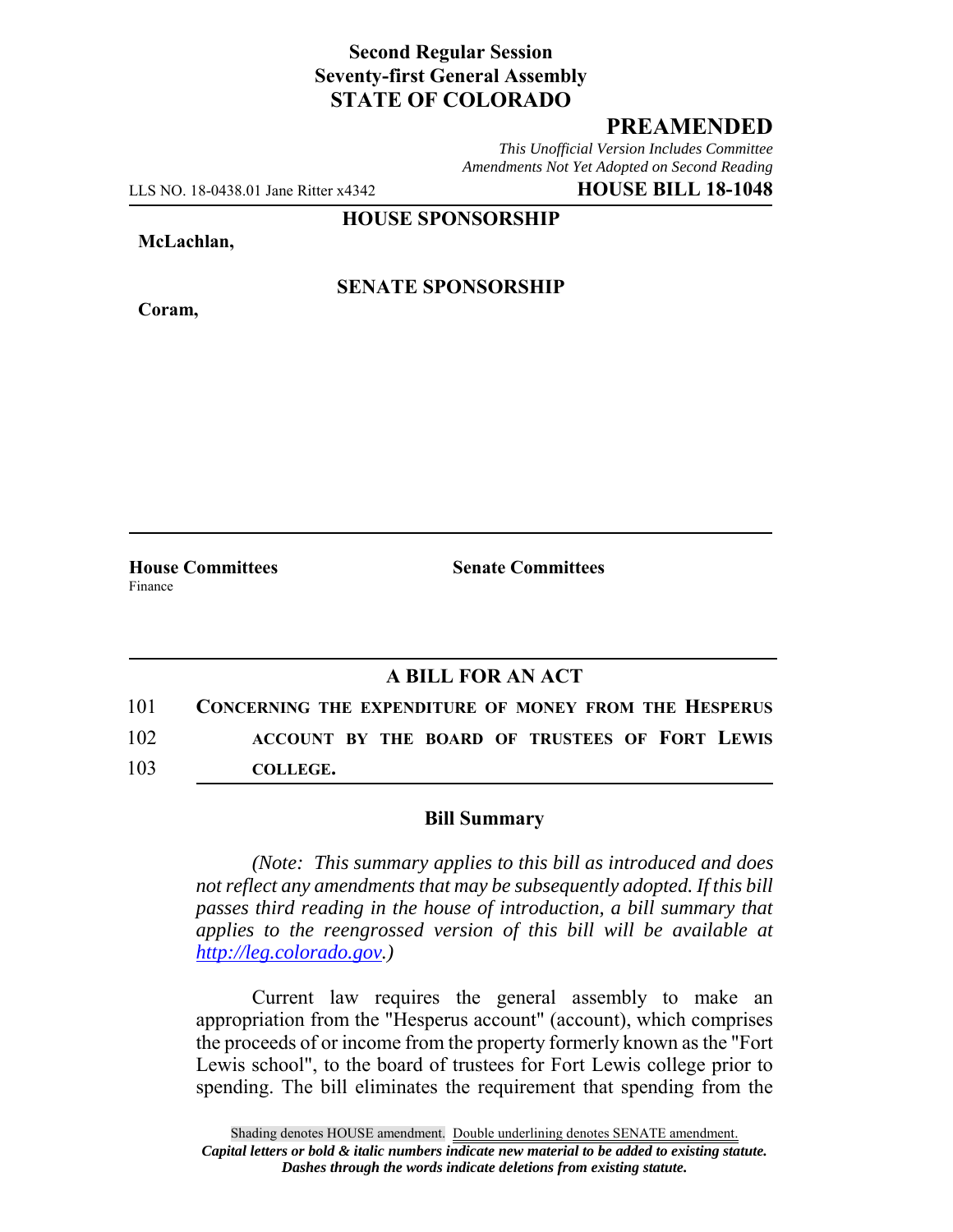account is subject to an appropriation by the general assembly.

*Be it enacted by the General Assembly of the State of Colorado:*

 **SECTION 1.** In Colorado Revised Statutes, **amend** 23-52-114 as follows:

 **23-52-114. Hesperus account created.** The proceeds of or income from the property formerly known as the "Fort Lewis school", granted by the United States to the state of Colorado, pursuant to an act of congress approved April 4, 1910 (36 Stat. 274), as modified by an act of congress approved May 18, 1916 (39 Stat. 128), shall constitute 9 CONSTITUTES a special account which shall be known as the "Hesperus" account". The income from said property and from the Hesperus account 11 shall MAY be appropriated by the general assembly and used by the board of trustees first for tuition waivers at Fort Lewis college for qualified 13 Indian pupils, TOGETHER WITH MONEY APPROPRIATED FOR SUCH TUITION WAIVERS GRANTED FOR INDIAN PUPILS PURSUANT TO SECTION 23-52-105. 15 Any moneys remaining after such use shall be applied THE BOARD OF TRUSTEES SHALL APPLY ANY REMAINING MONEY IN THE ACCOUNT to such 17 public purpose as may be determined by the board of trustees subject to 18 appropriation by the general assembly DETERMINES NECESSARY.

 **SECTION 2. Act subject to petition - effective date.** This act takes effect at 12:01 a.m. on the day following the expiration of the ninety-day period after final adjournment of the general assembly (August 8, 2018, if adjournment sine die is on May 9, 2018); except that, if a referendum petition is filed pursuant to section 1 (3) of article V of the state constitution against this act or an item, section, or part of this act within such period, then the act, item, section, or part will not take effect